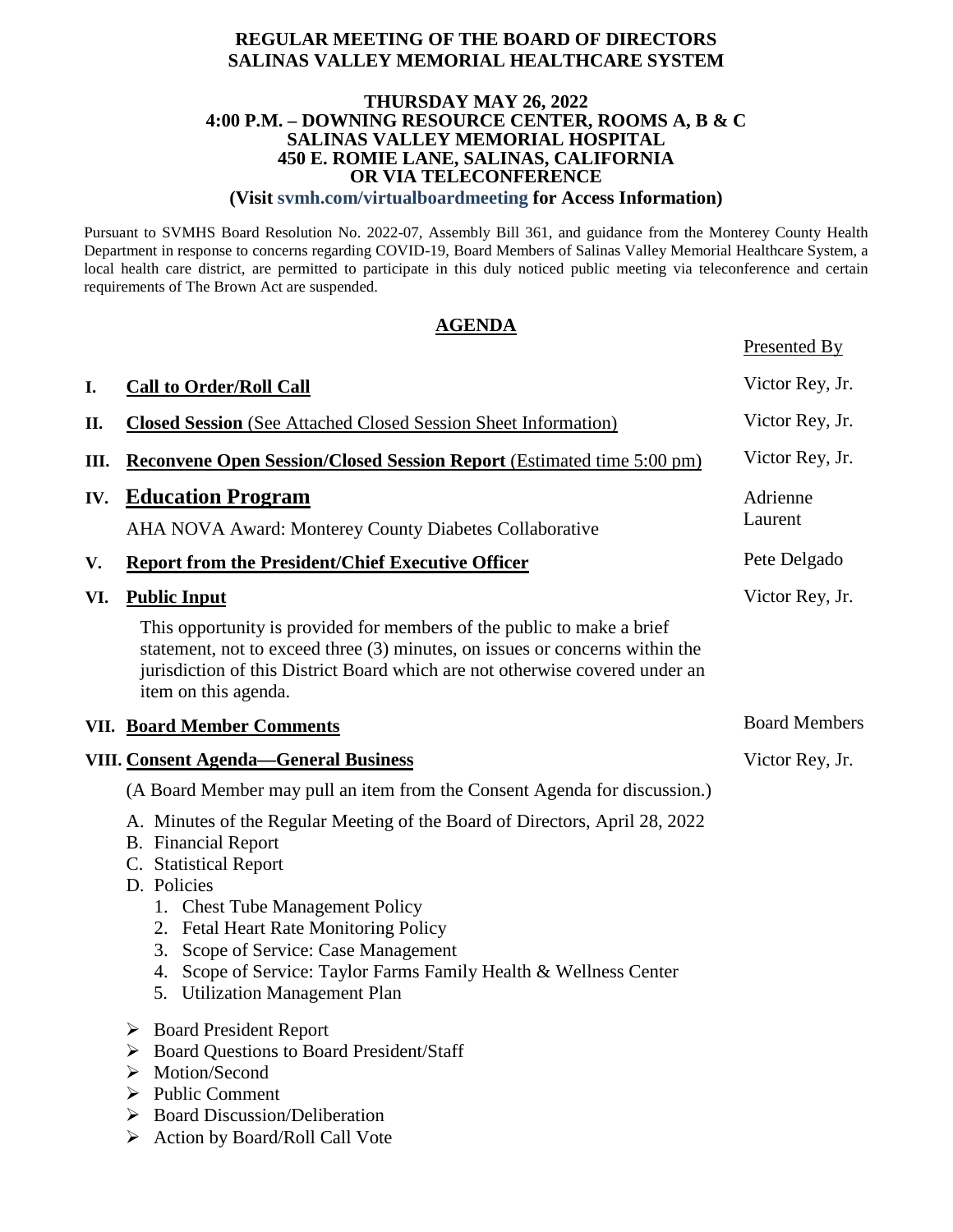## **IX. Reports on Standing and Special Committees**

- A. **Quality and Efficient Practices Committee** Minutes from the May 23, 2022 Quality and Efficient Practices Committee Meeting have been provided to the Board. Additional Report from Committee Chair, if any. Juan Cabrera **X. Consider Board Resolution No. 2022-08 Proclaiming a Local Emergency, Ratifying the Proclamation of a State of Emergency by Governor's State of Emergency Declaration March 4, 2020, and Authorizing Remote Teleconference Meetings for the Period May 29, 2022 through June 28, 2022** ▶ Report by District Legal Counsel ▶ Board Questions to District Legal Counsel/Staff District Legal Counsel
	- > Motion/Second
	- $\triangleright$  Public Comment
	- $\triangleright$  Board Discussion/Deliberation
	- ▶ Action by Board/Roll Call Vote

#### **XI. Report on Behalf of the Medical Executive Committee (MEC) Meeting of May 12, 2022, and Recommendations for Board Approval of the following:** Theodore Kaczmar, Jr., M.D.

- A. From the Credentials Committee:
	- 1. Credentials Committee Report
- B. From the Interdisciplinary Practice Committee:
	- 1. Interdisciplinary Practice Committee Report
- $\triangleright$  Board Questions to Chief of Staff
- > Motion/Second
- $\triangleright$  Public Comment
- $\triangleright$  Board Discussion/Deliberation
- Action by Board/Roll Call Vote

#### **XII. Extended Closed Session** (if necessary)

(See Attached Closed Session Sheet Information)

#### **XIII. Adjournment** – The next Regular Meeting of the Board of Directors is scheduled for **Thursday, June 23, 2022, at 4:00 p.m.**

The complete Board packet including subsequently distributed materials and presentations is available at the Board Meeting and in the Human Resources Department of the District. All items appearing on the agenda are subject to action by the Board. Staff and Committee recommendations are subject to change by the Board.

Requests for a disability related modification or accommodation, including auxiliary aids or services, in order to attend or participate in a meeting should be made to the Executive Assistant during regular business hours at 831-755-0741. Notification received 48 hours before the meeting will enable the District to make reasonable accommodations.

Victor Rey, Jr.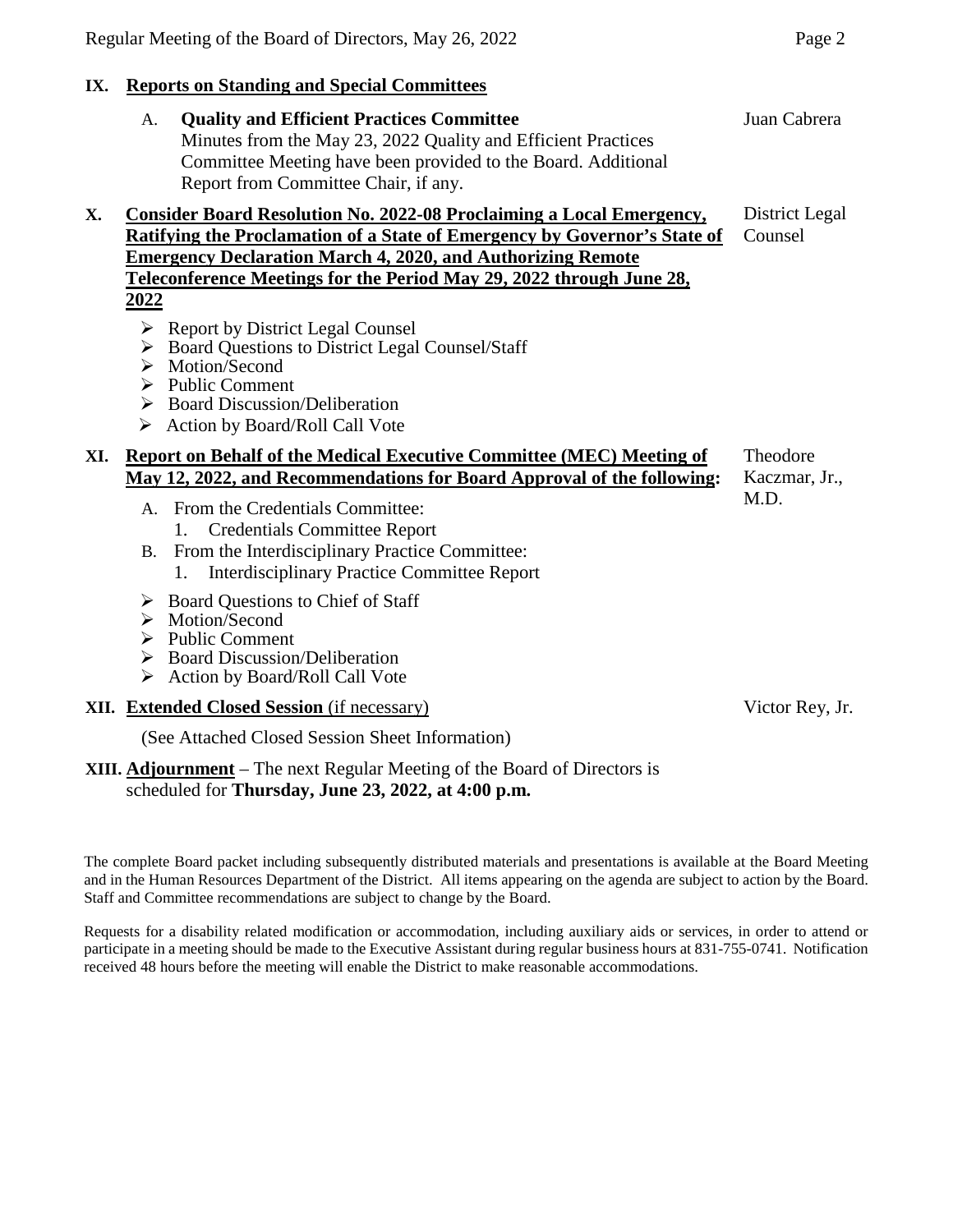## **SALINAS VALLEY MEMORIAL HEALTHCARE SYSTEM BOARD OF DIRECTORS AGENDA FOR CLOSED SESSION**

Pursuant to California Government Code Section 54954.2 and 54954.5, the board agenda may describe closed session agenda items as provided below. No legislative body or elected official shall be in violation of Section 54954.2 or 54956 if the closed session items are described in substantial compliance with Section 54954.5 of the Government Code.

# **CLOSED SESSION AGENDA ITEMS**

## **[ ] LICENSE/PERMIT DETERMINATION**

(Government Code §54956.7)

**Applicant(s)**: (Specify number of applicants)

# **[ ] CONFERENCE WITH REAL PROPERTY NEGOTIATORS**

(Government Code §54956.8)

**Property:** (Specify street address, or if no street address, the parcel number or other unique reference, of the real property under negotiation):

**Agency negotiator:** (Specify names of negotiators attending the closed session): **Negotiating parties**: (Specify name of party (not agent):

**Under negotiation:** (Specify whether instruction to negotiator will concern price, terms of payment, or both):

# **[ ] CONFERENCE WITH LEGAL COUNSEL-EXISTING LITIGATION**

(Government Code  $$54956.9(d)(1))$ )

**Name of case:** (Specify by reference to claimant's name, names of parties, case or claim numbers):

, or

**Case name unspecified:** (Specify whether disclosure would jeopardize service of process or existing settlement negotiations):

## **[ ] CONFERENCE WITH LEGAL COUNSEL-ANTICIPATED LITIGATION** (Government Code §54956.9)

Significant exposure to litigation pursuant to Section 54956.9(d)(2) or (3) (Number of potential cases):

Additional information required pursuant to Section 54956.9(e):

Initiation of litigation pursuant to Section 54956.9(d)(4) (Number of potential cases):

# **[ ] LIABILITY CLAIMS**

(Government Code §54956.95)

**Claimant:** (Specify name unless unspecified pursuant to Section 54961): **Agency claimed against**: (Specify name):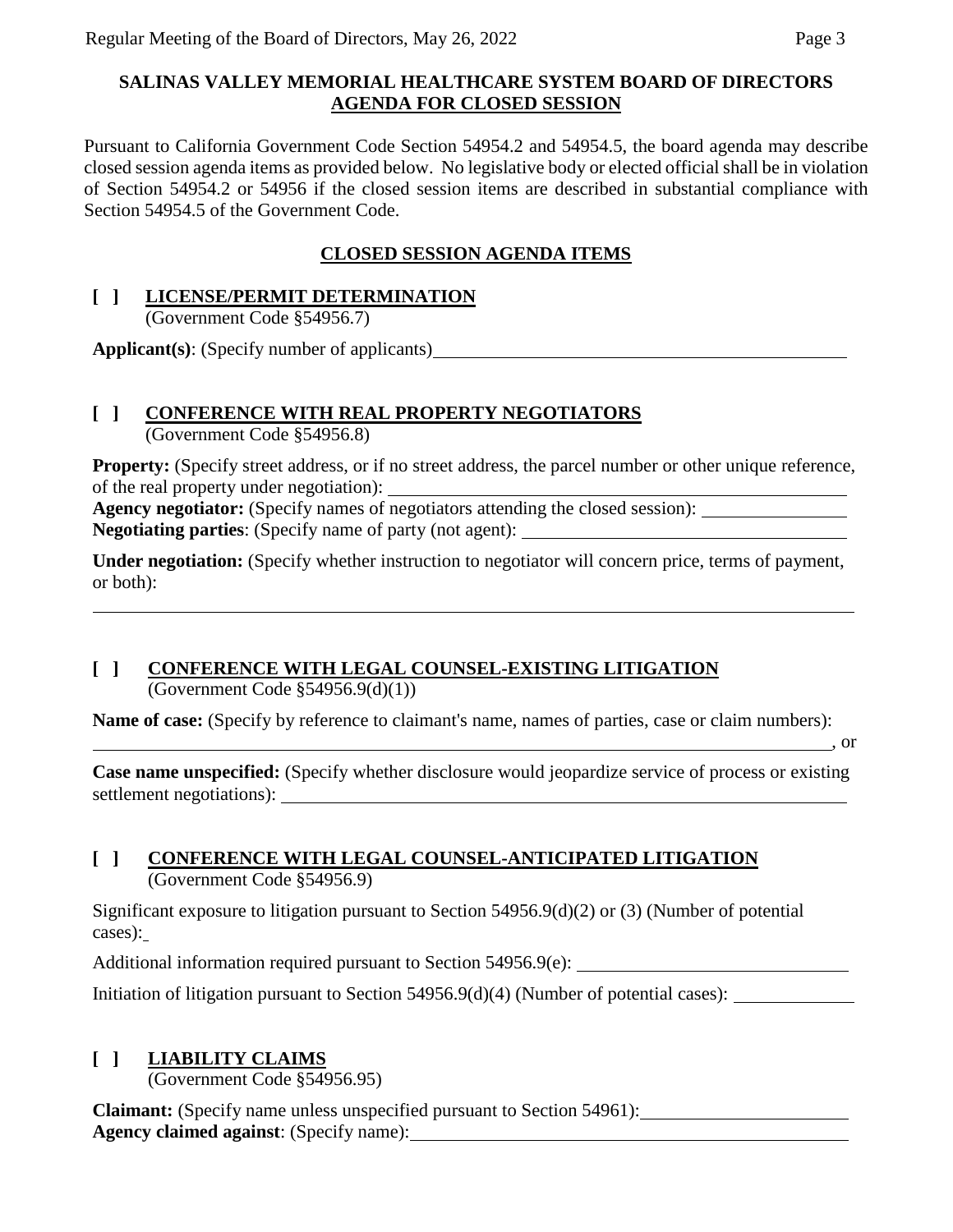### **[ ] THREAT TO PUBLIC SERVICES OR FACILITIES** (Government Code §54957)

**Consultation with**: (Specify name of law enforcement agency and title of officer):

# **[ ] PUBLIC EMPLOYEE APPOINTMENT**

(Government Code §54957)

**Title**: (Specify description of position to be filled):

# **[ ] PUBLIC EMPLOYMENT**

(Government Code §54957)

**Title**: (Specify description of position to be filled):

# **[ ] PUBLIC EMPLOYEE PERFORMANCE EVALUATION**

(Government Code §54957)

**Title**: (Specify position title of employee being reviewed):

# **[ ] PUBLIC EMPLOYEE DISCIPLINE/DISMISSAL/RELEASE**

(Government Code §54957)

(No additional information is required in connection with a closed session to consider discipline, dismissal, or release of a public employee. Discipline includes potential reduction of compensation.)

# **[ X ] CONFERENCE WITH LABOR NEGOTIATOR**

(Government Code §54957.6)

**Agency designated representative:** (Specify name of designated representatives attending the closed session): Pete Delgado

**Employee organization**: (Specify name of organization representing employee or employees in question): National Union of Healthcare Workers, California Nurses Association, Local 39, ESC Local 20, or

**Unrepresented employee**: (Specify position title of unrepresented employee who is the subject of the negotiations):

# **[ ] CASE REVIEW/PLANNING**

(Government Code §54957.8)

(No additional information is required to consider case review or planning.)

# **[X] REPORT INVOLVING TRADE SECRET**

(Government Code §37606 & Health and Safety Code § 32106)

Discussion will concern: (Specify whether discussion will concern proposed new service, program, or facility): Trade Secret, Strategic Planning, Proposed New Programs and Services